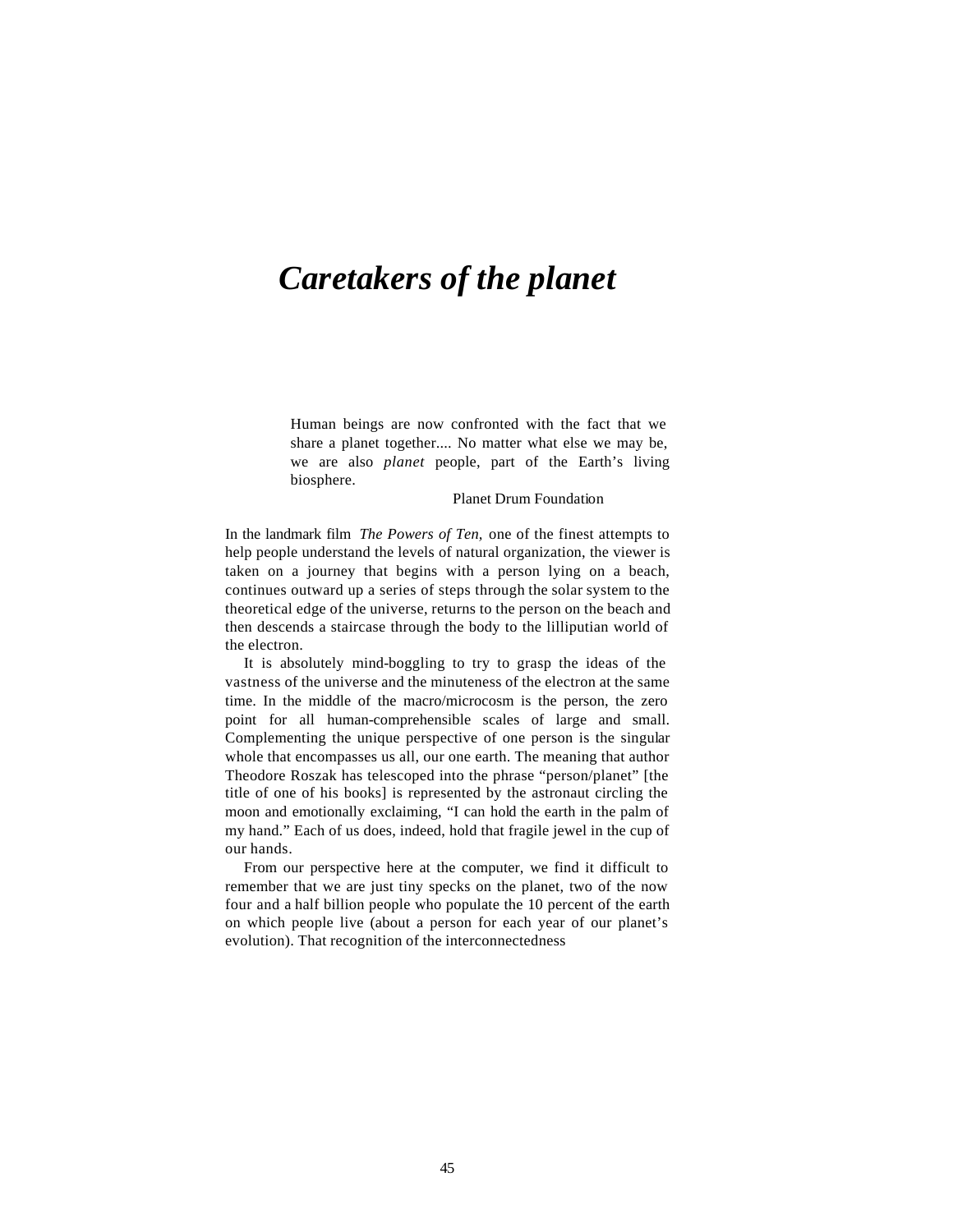of everything, an ancient truth of many religions, gives rise to a vast network that girds the globe, linking climatologists with local environmentalists, horticulturalists with corporate CEOs, peasants with princes.

Ever since the 1962 publication of Rachel Carson's terrifying book *Silent Spring,* which revealed the impact of chemical pollution on our rivers, streams and oceans, networks have been forming around the ideas of clean environments, ecological balance, the responsible use of the earth's resources, creating technologies that are life-enhancing and in proportion to what author Kirkpatrick Sale has identified as *human scale* in his book by that name. These networks appear to be singularly adept at holding together and celebrating the incredible powers of the earth to provide us with everything from grapes and electricity to yurts and flight to whales and rainbows.

Were it not for the oddly forgettable fact that everything *is*  interconnected, the exploitation of natural resources might have been relegated to a list of concerns that could be dealt with later. However, what "the caretakers of the planet" tell us is that we have to change our patterns of resource consumption and develop new resources or be prepared to die on a desolate, barren, spoiled planet. We cannot strip the Black Hills of South Dakota without disturbing the ecology of the entire region and ultimately the world. Nor can we ignore the question, what is nature's response to the decimation of whole species, whether tiny snail darters or gargantuan whales? According to some ecologists, the November 1985 "volcano eruption" in Colombia was actually a mud slide aggravated by soil erosion due to improper planting of coffee bushes—which could have been planted ecologically.

Chroniclers throughout history have documented the development of humanity's mastery over resources—from the Prometheus legend that describes him stealing fire from the gods to matriarchical studies (such as that of Elizabeth Gould Davis) which credit women with the discovery of tools and fire. Fire, one of nature's gifts, illustrates how such gifts may be *used* or *abused.* Fire can be used constructively for cooking, heating and lighting, but it can also be awesomely destructive. As entrepreneurs dismantle whole mountain ranges in order to turn shale into coal and coal into gas, the abuse of gifts hundreds of millions of years in the making seems staggering.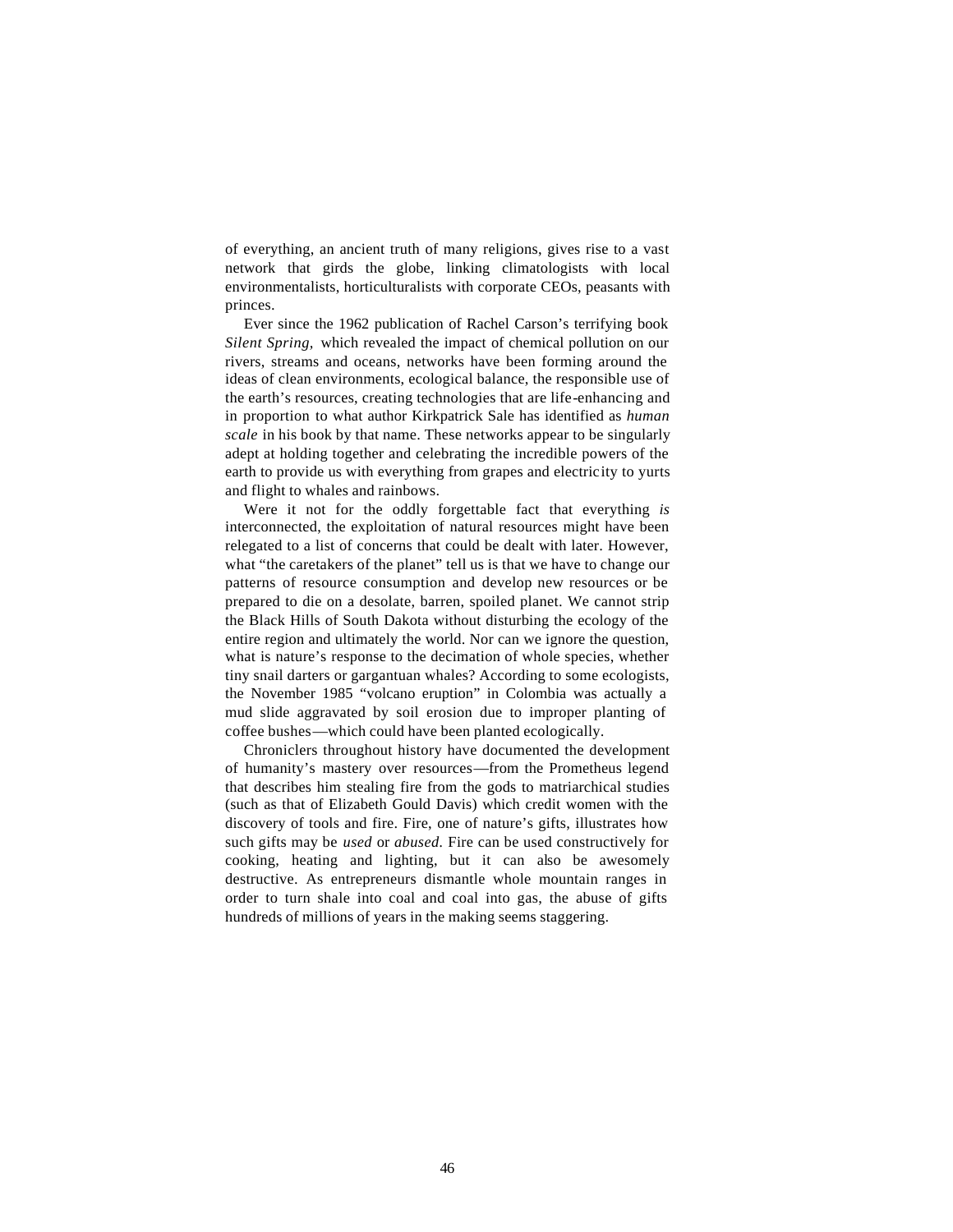Because the term "resource use" itself has a connotative tinge of exploitation, it reminds us that virtually all ecological/energy choices have harmful side effects or are restricting to someone or something. As *"sapiens",* we are not yet wise enough to fully grasp the ramifications of our personal and social choices as they relate to the bioplanet. As inhabitants of the Invisible Planet, we strive to do the best we can, acting more like "caretakers" than "visitors"—which is how the Community Congress of San Diego describes itself:

"Caretaker" is a term used by Edward E. Sampson to describe those individuals who value and care for the earth they live on, the people they live with, and the other life forms which surround them. Sampson contrasts "caretakers" with ''visitors'' who when visiting different locations stop long enough to exploit the territory, taking things of value and leaving their cast-off debris and garbage.

## *Environment*

The environmental movement got its start in the US in the 1950s and 1960s when outdoor adventurers caught wind of the fact that developers were moving in on their territory. Born principally as a network of concern among mountain climbers, backpackers, bird watchers, and other nature lovers, these people began to coordinate their efforts and eventually joined long-standing outdoor recreation organizations such as the Sierra Club to work around conservation issues.

With roots reaching back to the turn of the century, the Sierra Club is the grandparent of the early conservation movement. (The Sierra Club headquarters in San Francisco was one of only two buildings to survive that city's 1906 earthquake.) During the Depression, the Sierra Club was the leader in a number of conservation battles, opposing such outrageous plans as a federal government scheme to flood the Grand Canyon and turn it into a lake!

Before long, conservation became too narrow a term to describe the problem: the issues went much deeper than the felling of redwoods for the purpose of building highways. As the conservation movement gathered steam, so was a parallel group concerned with the quality of air. "In 1964," writes futurist Hazel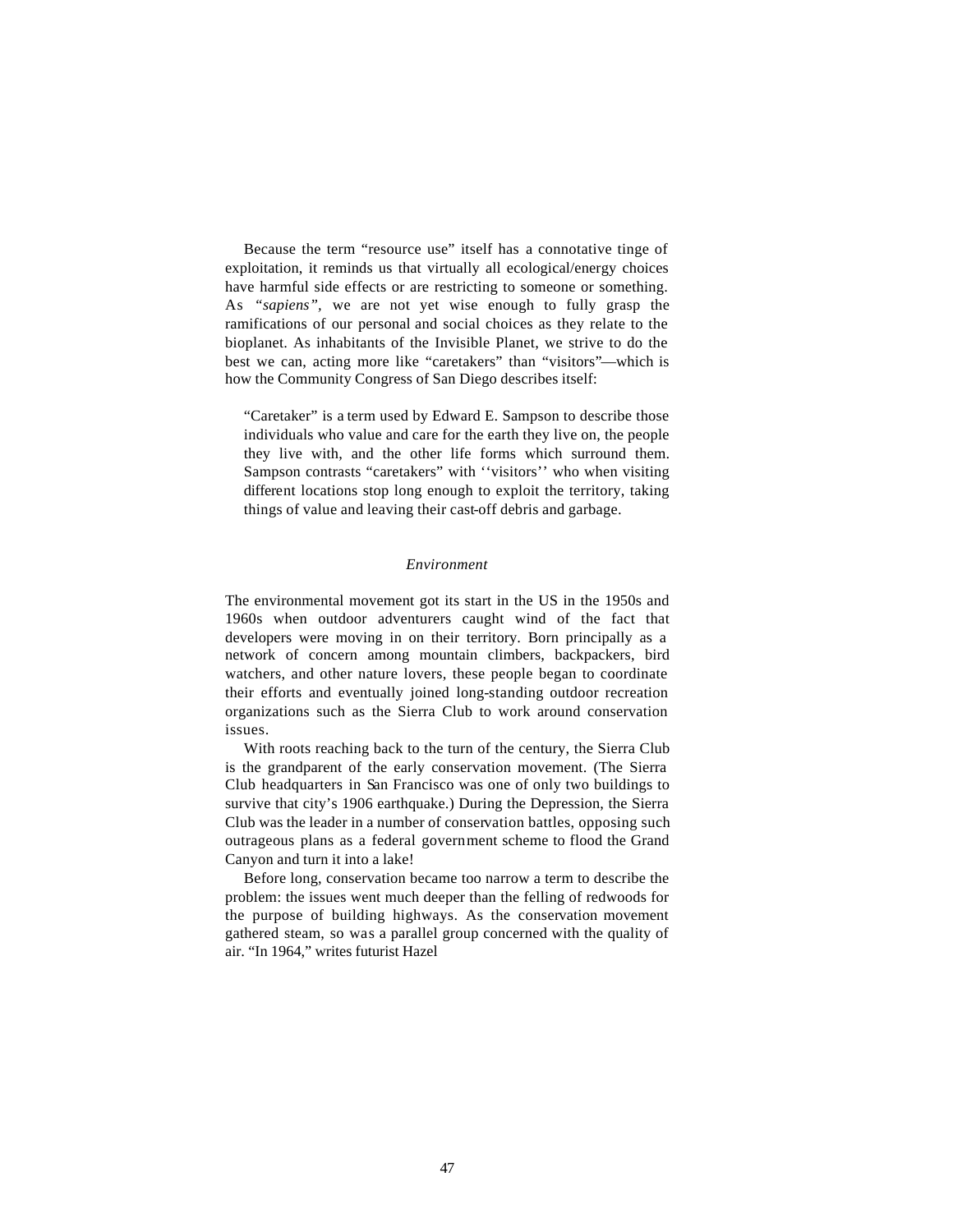Henderson in her book *Creating Alternative Futures: The End of Economics,* "I joined with some other worried citizens and mothers of small children in New York City to form an organization called Citizens for Clean Air. I soon learned that if the air was to remain breathable and the environment life-sustaining for my infant daughter during her lifetime, I and other citizens would have to commit ourselves to a process of learning about the complex, interdependent, urban industrial societies in which we lived and about the basic assumptions on which their technical and economic systems were founded."

For a number of years, the two branches of the movement remained separate. Henderson recalls writing to conservation-oriented environmentalists in the early 1960s, asking if they were concerned with urban environmental issues such as air pollution and lead contamination. She was shocked when the reply came back: "We see no connection."

Eventually, however, the rural conservationists and the urban environmentalists did meet, and over the next few years Hendersontype thinking attracted a large, committed following that worked on many local environmental issues, culminating in the first national environmental action in the US, in 1970. On 22 April of that year, people with these broader environmental concerns came together to celebrate Earth Day in Washington, DC, and sites throughout the US. Earth Day attracted tremendous media attention: The image of the earth as a brilliant blue-and-white-swirled ball hanging in black space became a widely recognized symbol, and before long "ecology," a word previously reserved for biology classes, became commonly used.

Ecology and a clean environment have great appeal. It's difficult to find anyone who will consciously speak against clean air or clean rivers. Yet, being in favor of clean air and doing something about it are two quite different matters. Out of the large inactive network of implicit environmental concerns have arisen a number of actionoriented groups working in different ways to preserve the planet and its many levels of physical, biological, and human complexity.

Breaking off from the Sierra Club in the late 1960s, Friends of the Earth (FOE) serves as a cornerstone of the environmentalist movement. One of the largest groups currently active in the movement, FOE has evolved into an activist environmental lobby,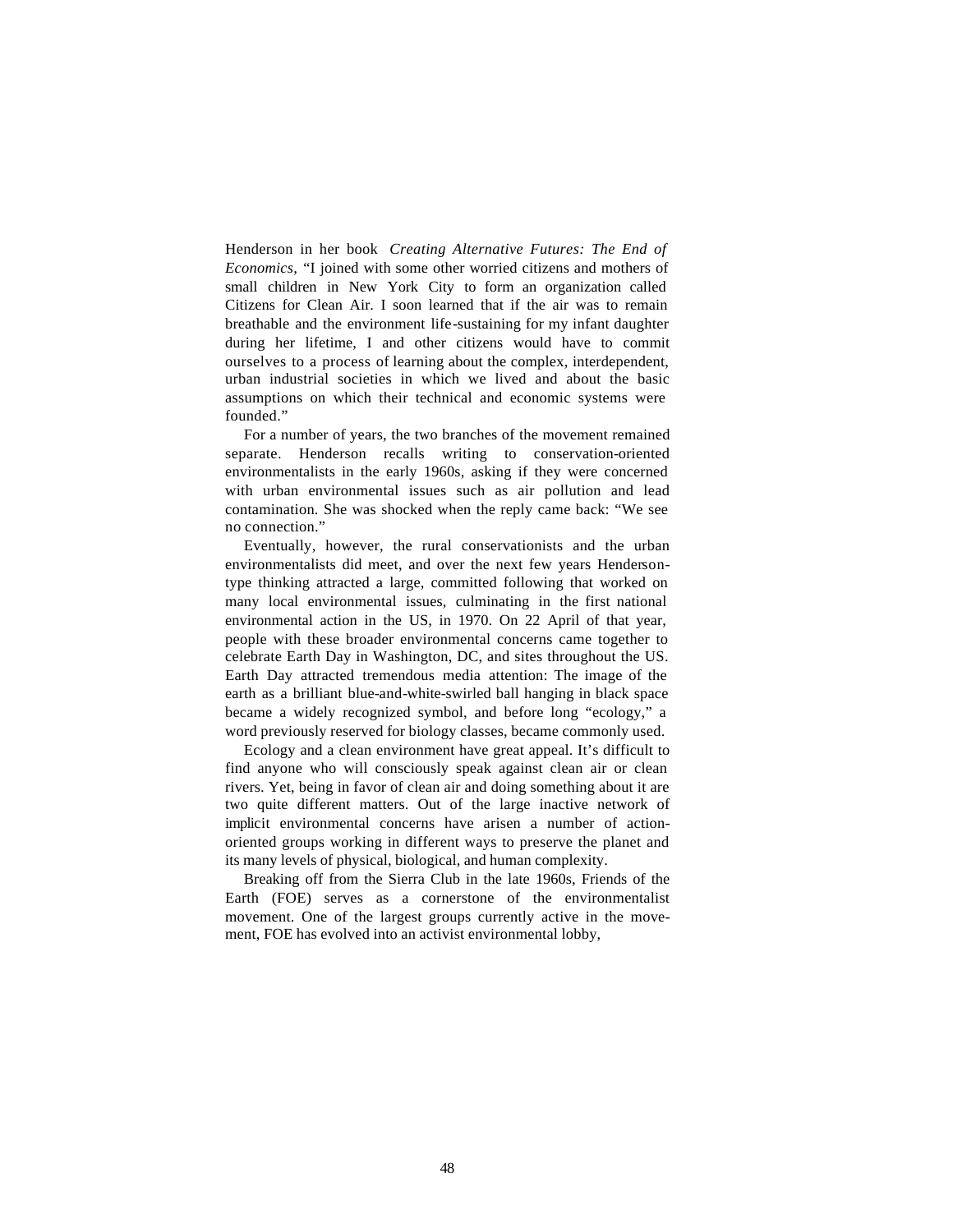working on legislation and mounting public campaigns around such issues as nuclear power, clean energy, clean air, wild lands, and wildlife. FOE also maintains contacts with independent sister groups in twenty-three other countries.

FOE's greatest impact may be a few years in the future, as the Innovative ideas of physicist Amory Lovins, once FOE's London representative, and his wife lawyer Hunter Lovins, receive wider publicity and are actively applied. Working from their passive solar Rocky Mountain Institute, the Lovinses have put forth their plan for "a route to reliance half a century from now based solely on renewable energy sources—solar energy and its derivatives, including wind and water power, and the conversion of organic matter into fuels. Energy conservation and frugal use of fossil fuels will get us through the transition period," Friends of the Earth literature explains.

One of the Lovinses' greatest achievements may be in persuading people who are deeply committed to preserving "wilderness" to recognize the interconnectedness of open space and the greater issues of how we are going to use all our resources.

"Wilderness is a strictly civilized concept," says Roger Dunsmore in *Wild Idea.* . . *Wild Hope,* a pamphlet published by Planet Drum Foundation. "The fact that we see natural areas as 'wild' and call them wilderness is an indication of the extent to which we are removed from our own natural state. It must be completely unimaginable to indigenous people that we could call their life-sphere a 'wild' place. Wilderness is a home. It's a home for whatever species are there and it's the original human home."

Planet Drum publishes a variety of innovative materials about different "regions" of the planet. Unrestricted by form or content, Planet Drum gathers together whatever it needs in the way of material to understand a region of the earth, transforms it into resplendently designed media—which include, variously, maps, charts, poems, diaries, newsletters, and essays—calls it a "bundle," and mails it off to members.

A bundle from Planet Drum on the Rocky Mountains called "Backbone—The Rockies" includes a conversation between the group's review *(Raise the Stakes!)* editor, Peter Berg, and goehistonan Robert Curry; "Rockies—The Source," a study compiled by residents of the Slocan Valley, in British Columbia; "Rocky Mountain lifetime," an amazing information wheel about the region; "A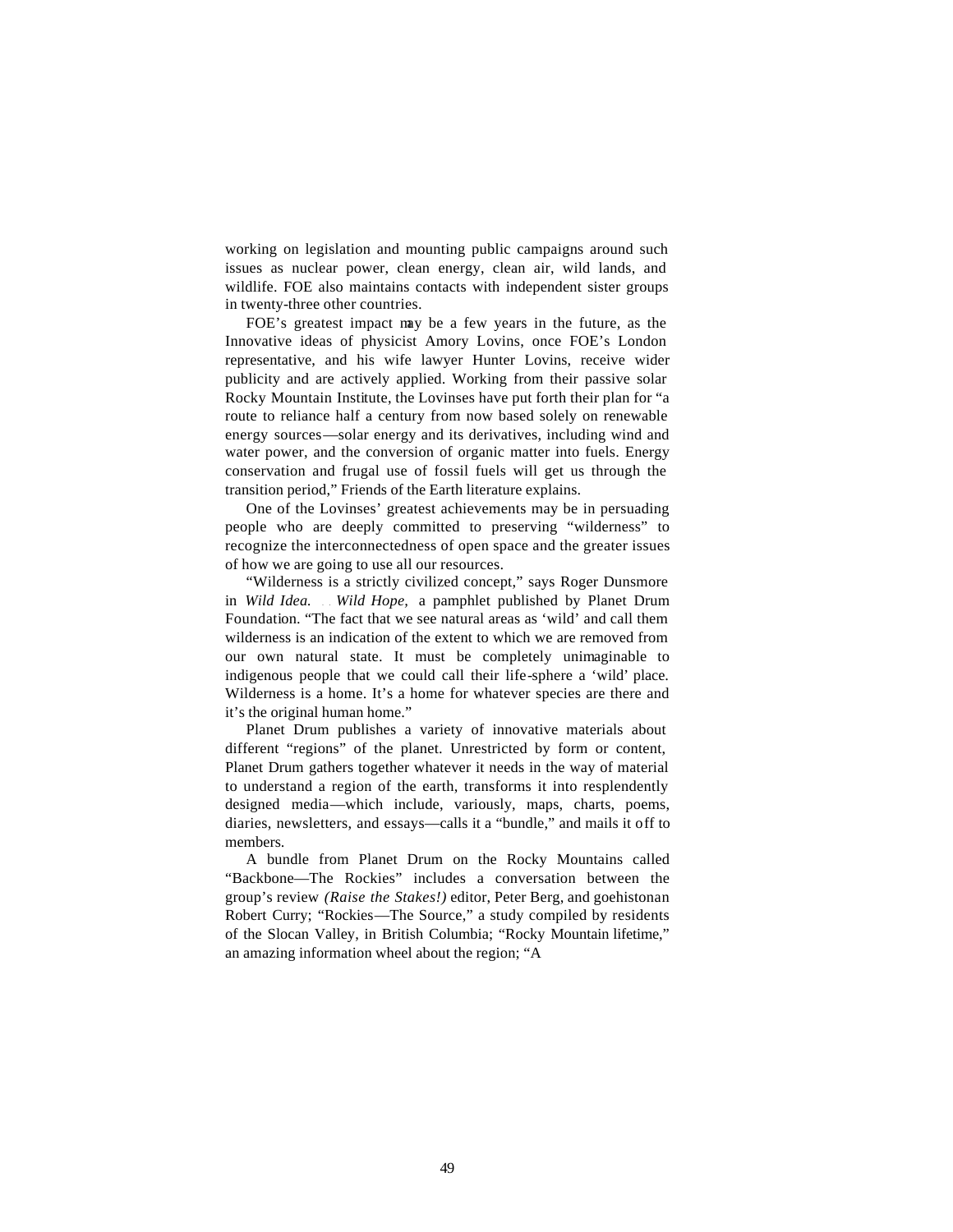house at 8000," a journal excerpt about life in a solar-heated house in the Rockies; *Wild Idea... Wild Hope,* the pamphlet mentioned above; and "The eye in the rock," a poem celebrating the beauty and spirit of the Rockies. A beautiful map delineates the spine of the Rockies from north of the Peace River and east of Slave Lake, in the Canadian Northwest Territories, to the valley carved out in the southwestern United States between the Colorado and the Rio Grande and carries this description:

Think of the Rocky Mountains as a sunburst or a star. Its rays are patterns of water and soil moving across North America. Soil fertility from the cornfields of Indiana to the delta of the Columbia in Oregon is owed to nutrients eroded from the Rockies by wind and water.

People in the Rockies live in the heart of the star. People living in the Mississippi Delta, on the edges of the Bering Sea and the Gulf of California, around the Hudson Bay, people at the far reaches of the rays, all watch Rockies water go by.

When we saw the Rockies in this pattern, we knew that we had yet another image of a network to add to our mental collection.

Eco-consciousness (ecological consciousness), such as that purveyed by Planet Drum, is mind-expanding; it transcends national borders, legislative actions, and economic gaming. "There is adequate new evidence for considering the Rockies as a whole and continuous biotic province or biogeographical province: a neutral natural zone whose real survival is based on biological and geological processes rather than on the priorities of nations, states, or provinces, and corporations whose boundaries and self-interests run willy-nilly throughout the region."

Whereas one stream of the environmental movement works at the legislative and regulatory level (such as FOE and Environmental Action) and a second stream works to network information (such as Planet Drum), yet a third stream of the movement is focused on action.

Greenpeace, an international direct action environmental organization, has engaged in some of the most dramatic and effective campaigns to protect the planet and its denizens in this century. "We attempt to spotlight ecological atrocities by nonviolent physical protest at the scene," said former San Francisco Green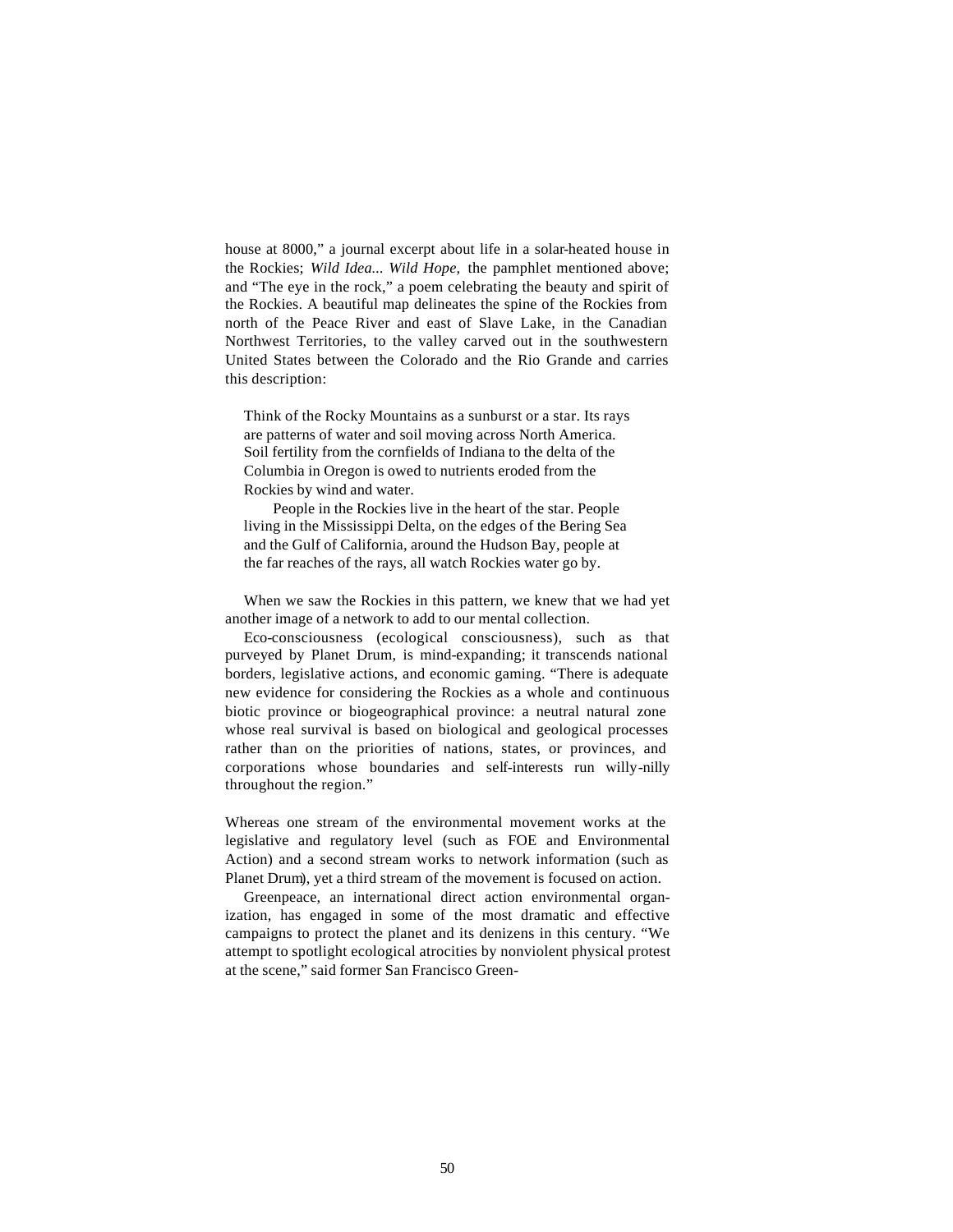peace Director Tom Falvey. "Thus we have placed our bodies between harpoons and endangered whales every year since 1975 in the Pacific, the Atlantic, off Australia and Japan. We go up to the Newfoundland ice floes every March (since 1976) and confront the sealers who club newborn seals to death for their pelts.

"In 1971, 1972, and 1973 we sent ships into both the American and French nuclear weapon test zones during the actual explosions(!) to interfere with, and provoke public protest against, these test runs for Armageddon." In *1985,* Greenpeace made front-page headlines in newspapers around the world when its maiden vessel *Rainbow Warrior* was blown up by French secret service agents. The explosion which took the life of Fernando Pereira, a Dutch photo journalist, occurred while the ship was moored in an Auckland, New Zealand harbor, slated to sail into French nuclear test zones. The French defense minister resigned and two of the French agents were charged with and pled guilty to manslaughter.

Later in *1985,* the ship *Greenpeace* sailed from New Zealand to establish a base camp in Antarctica. "The *Green peace* is going to claim Antarctica for all peoples of the world," explains Peter Bahouth, chair of Greenpeace USA. "We want to show that Antarctica needs to be preserved as the last unspoiled continent on the planet."

Greenpeace is a no-frills organization, distributing only that information that is directly relevant to what it is doing. Its one-page information sheets on topics such as "Of whales and whaling," "Nuclear disarmament," and "Toxics" are succinct, fact-filled statements about these problems.

The poignant image of Greenpeacers in their rubber dinghies rolling over ocean waves as they protect sea mammals from their would-be executioners is the stuff of which myths are created, material sufficient for the awe-inspiring book *Warriors of the Rainbow* by Robert Hunter. Even the names they chose, Green-peace for the movement and *Rainbow Warrior* for the vessel, carry a planetary survival message. While soldiers have for forty centuries identified themselves with minute, arbitrarily defined patches of the earth's surface, fighting humans to "protect" humans, these terrestrial guerrillas identify with the planet as a whole, indeed, with existence as a whole, transcending human chauvinism. Greenpeace lives the belief that the planet and all its creatures are one.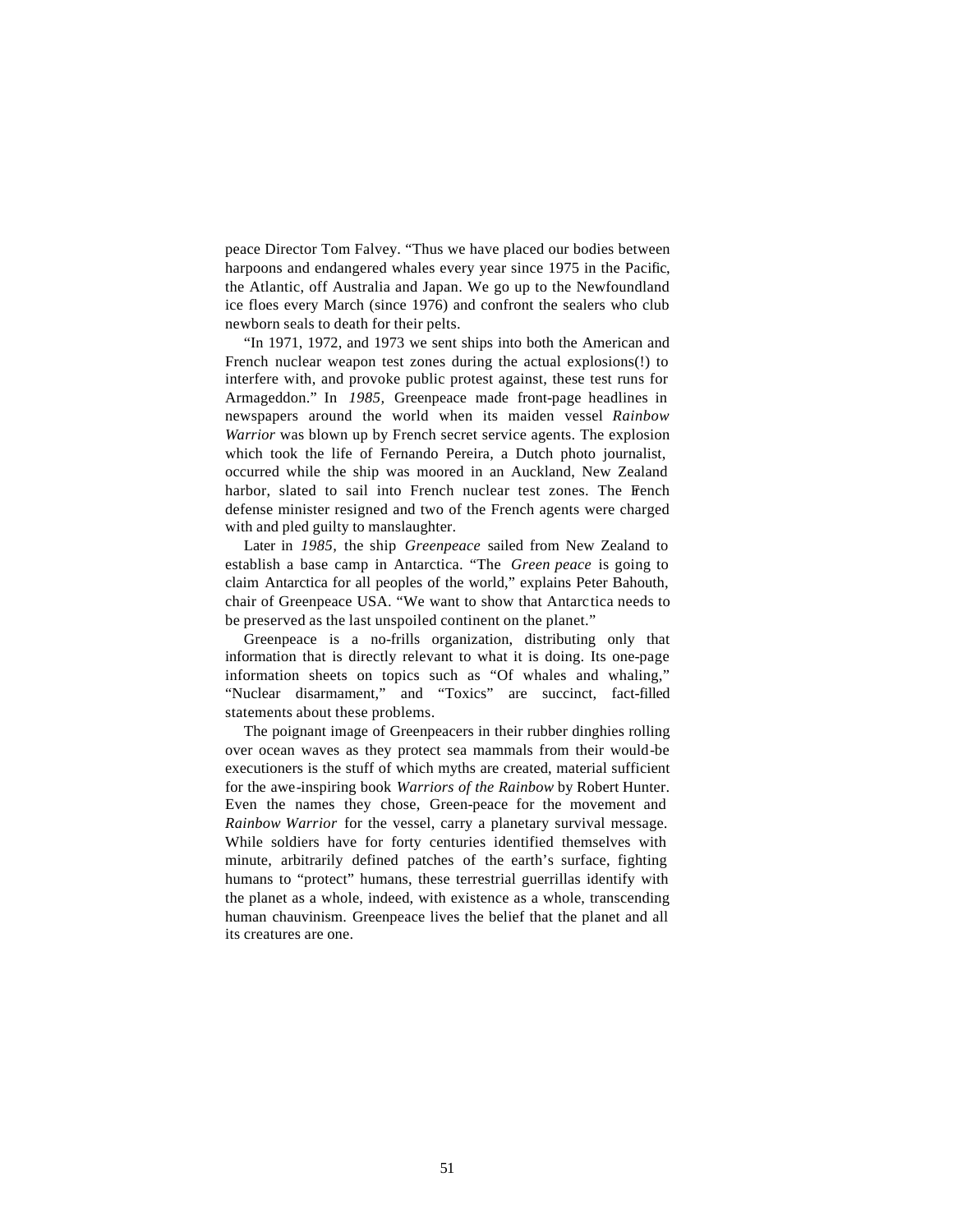### *Renewable energy*

Nowhere is the concept of "opportunity in crisis" so clear as in the energy field. Renewable (also called "alternative") energy is the summary title for a number of initiatives—what Amory Lovins calls "the soft energy path" (see his 1977 book by that title)—or what could simply be called "the soft solar network", since all energy sources ultimately derive from the sun. For practical purposes, it is helpful to make some distinctions within the soft energy field, since each of the "paths" encompasses its own network of people and projects that interweave and exchange resources. Some of these paths are:

- ? The (specifically) *solar* network, the largest, best-known, and most universally applicable of our available, energy options;
- ? The *wood* network, growing primarily in the forest-rich, generally northern and mountainous regions;
- ? The *wind* network, appropriately positioned chiefly at water's edge;
- ? The *water* network, tapping the available power coursing by our two ocean coasts, by scores of mighty rivers, and by thousands of backwater streams that already have dams.

Along with the groups that stress the values of conservation, cogeneration (using energy ordinarily wasted in energy-conversion processes, such as drying clothes in wood-stove-warmed rooms), and waste conversion (such as is involved in the production of methane gas), these organic, noninvasive, self-renewing energy networks stand in sharp contrast to the fossil-fuel industries, which were born of a worldview in which more is better, waste creates profit, side effects are trivialized, and the past (fossil) and future be damned. Even the names of these abundant resource networks sun, wood, wind, and water have an elemental poetry about them.

Obtaining our energy by deliberately digging into the earth with mines and wells instead of receiving it with open arms directly from the sun makes us look like ridiculous energy ostriches. What could be better than obtaining our energy from the sun—our boundless, inexhaustible, everlasting, completely free local furnace? Perhaps the greatest obstacle to solar energy exists not in the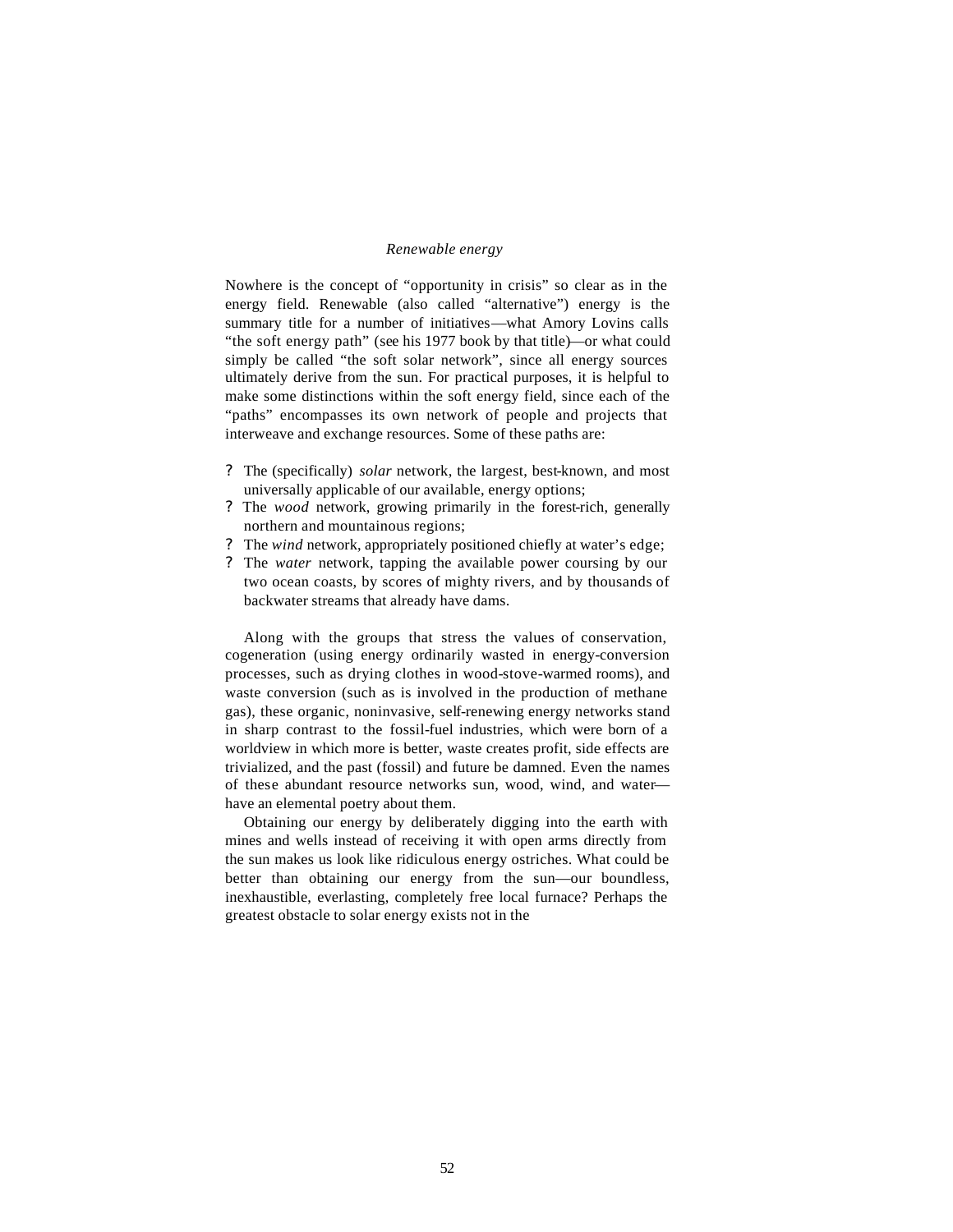technology to tap it, which ranges from absolutely nothing to sophisticated photovoltaic storage cells, but rather, in the fact that no one can own the sun. Unlike the moon that America planted old Glory upon, the sun eludes ownership. Imagine affixing the American flag, or as has been done with most of our other natural resources, a corporate logo, to the sun.

The solar network has been by far the most effective, even though precariously balanced and potentially threatened, of all the grids in the renewable-energy field. Perhaps because solar-generated heat and power are so potentially competitive with their fossil-fuel rivals, the solar solution has been back-burnered, budget-cut, and researchreported nearly to death. Yet solar energy is a practical, economical, available technology that could be put into place almost overnight. Indeed, the slogan of the nuclear power industry, "safe, clean, and cheap," by rights belongs to the sun. In three stunning pages in *Human Scale,* Kirkpatrick Sale summarizes the solar argument. Using such concepts as economical, conservational, democratic, decentralized, efficient, and adaptable, Sale demonstrates that solar technology is the appropriate energy source for now and the future, consistent with the needs and values of the Invisible Planet.

The use of wood for energy began hundreds of thousands of years ago and has continued unabated to the present. In Third and Fourth World countries, wood is at the basis of both survival and ritual. A typical family in western Africa spends 20—30 percent of its income on firewood; in Thailand, a father's role at his child's birth is to keep the fire burning with special wood he has gathered during the ninth month of pregnancy. Wood may have lost some of this traditional magic in America, but its use is on the rise, with about *1.5* million households having converted to wood in the 1980 season alone and an estimated 15 million households heating with wood in *1985.* The smell of burning apple wood and the quiet heat of the fire, coupled with independence from expensive and noisy oil-powered systems, draw people to heating with wood. Publications such as *Wood N' Energy,*  the newsletter of the Society for the Protection of New Hampshire Forests, and the *Wood Burning Quarterly,* in Minnesota, keep wood burners up to date on the latest tips and developments. However, one of the more sobering developments was the quick realization by woodstove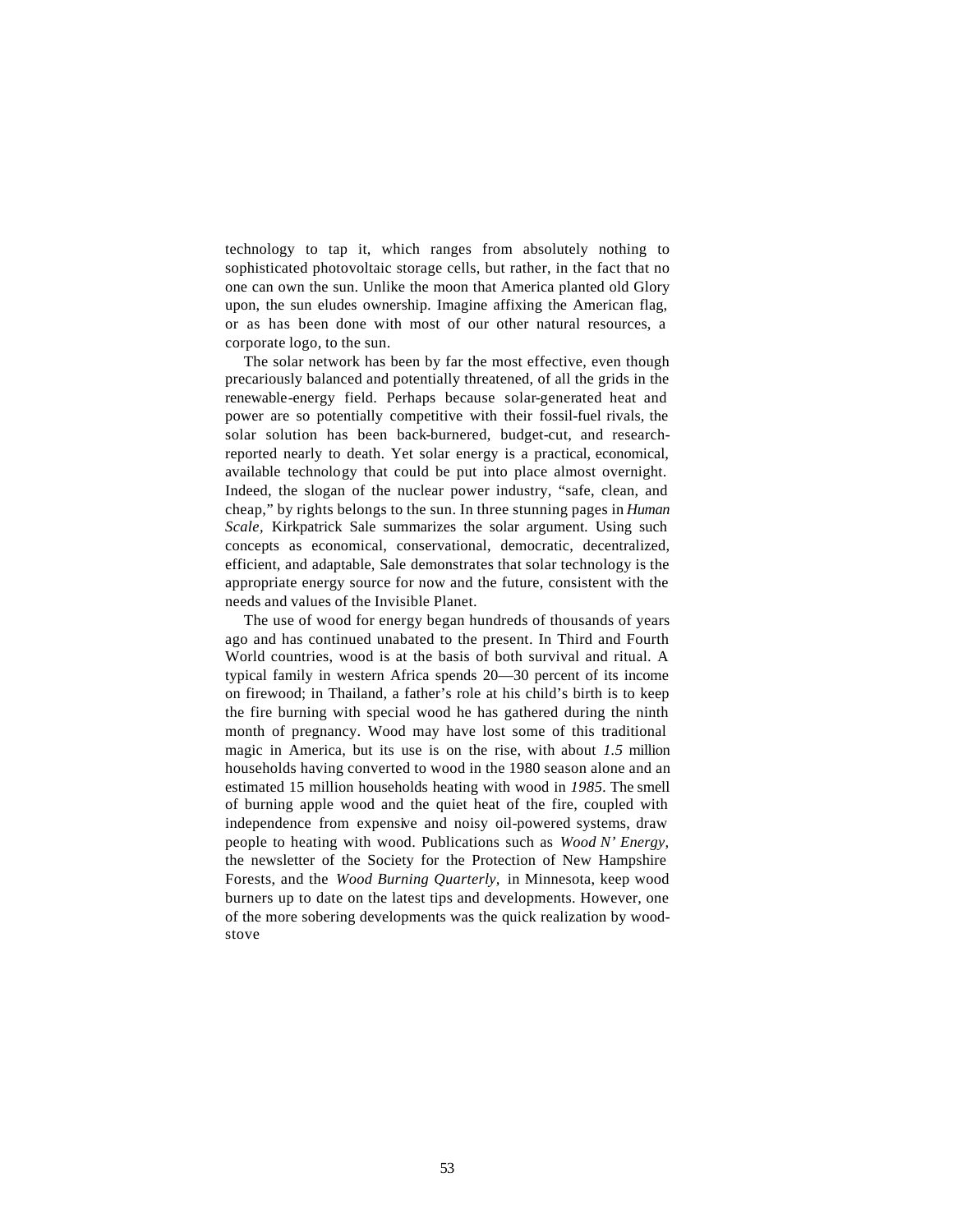manufacturers and users that this form of combustion is a heavy pollutant itself. Hazel Henderson states the problem frankly:

Wood-burning is becoming a significant air pollution problem releasing many carcinogens, particulates, *and* Dioxin (as in Agent Orange). New England wood-stove romanticism is about finished. All stoves are polluters and will have to be redesigned or retrofitted.

Similarly, wind power is hardly a universal panacea for energy generation; yet, in the appropriate location, wind is both sensible and economical. On Cuttyhunk Island, off the southern coast of Massachusetts, for example, a single windmill is supplying half the electric requirements for the island, not an inconsiderable reduction in a community dependent on the importation of diesel fuel by barge that has driven the local utility rates 20 percent higher than those of New York City. But even that unlikely spot, New York City, is the home of a commercial scale windmill, built by local teenagers, and now supplying all the electricity to an apartment building on the city's Lower East Side.

Clearly, windpower is on the upswing, and although the US wind industry is a distant relative of our travelogue image of Holland's windmills, "the winds, they are a'blowing" with the promise of locally generated power.

The potential for hydroelectric power generation is great and widespread. Dams need not be the size of the gargantuan Bonneville Dam, in Washington, or require bureaucracies the size of the Tennessee Valley Authority, to generate electricity. Literally thousands of rural river runs are rushing water past people blind to the power available to them. In New England alone, more than 250 sites are under consideration for development of hydrogenerated power.

Recognizing the potential in our riverways, as well as in the oceans themselves, water-generated-power groups have been spreading the word about this nonpolluting form of energy. "Most of the nation's water potential is unused, but enough unused backcountry dams exist in the US *right now,* according to the Federal Power Commission, to supply the entire annual electrical needs for a population of 40 million people—more than the Rocky Mountain and Pacific regions combined—if only they were equipped with generators," writes Sale. While most of the projects are being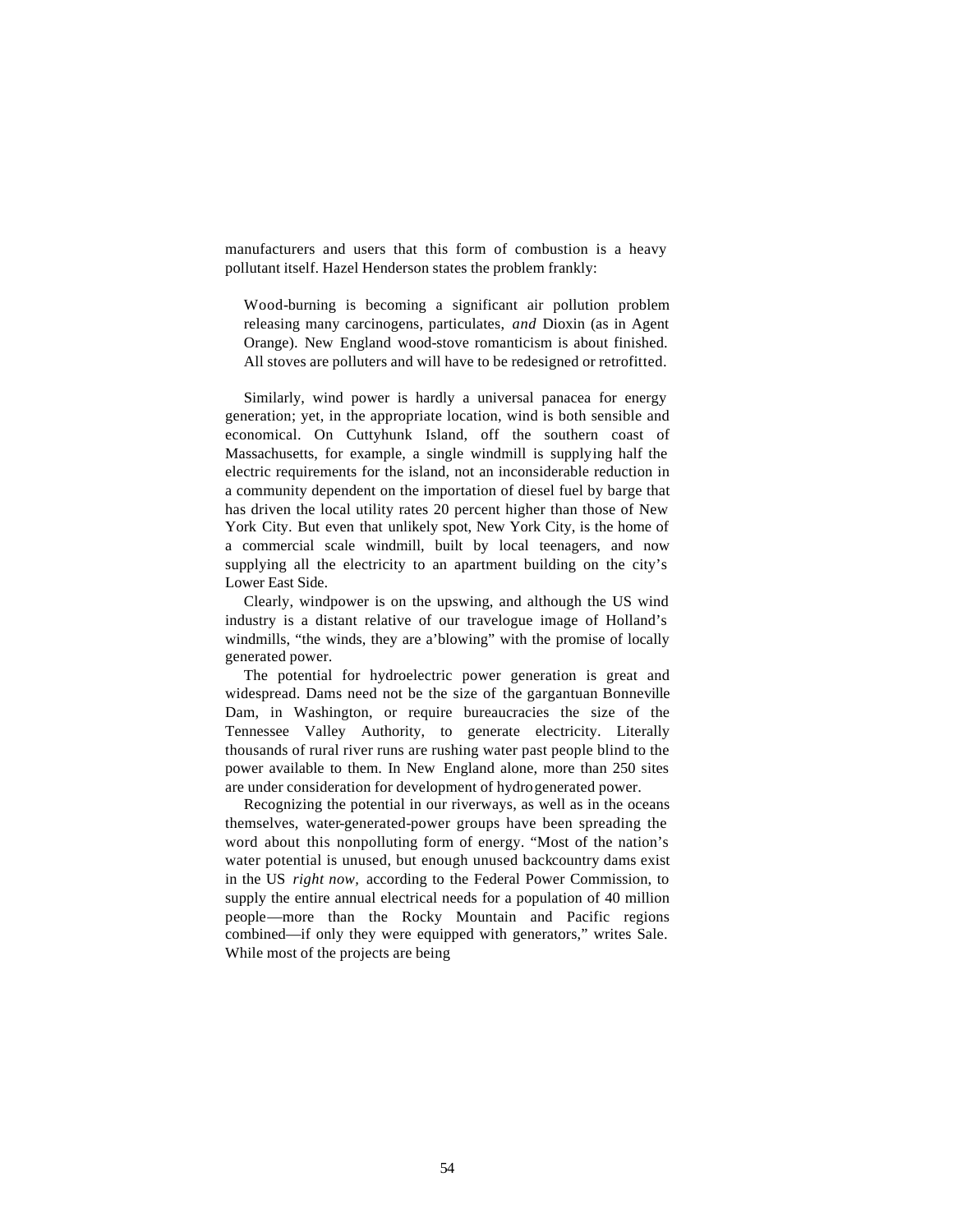developed by renewable-resource-minded entrepreneurs, support for water power comes through conservation groups concerned with other issues, as well as from industry groups such as the National Alliance for Hydroelectric Energy, based in Washington.

Sun, wood, wind, water—the sources of power for human civilization since its origin. An inventive spirit motivates the reclaiming of these power sources for future human civilization, a spirit which merges often with the creative forces behind appropriate technology.

### *Appropriate technology*

Small Cat, a wise old ancestor, sat on the windowsill, basking in the sun. "But she's not small," people would say when they asked her name. "She may not be small," we replied, "but she is beautiful."

Our cat's name is one of many fanciful, affectionate uses to which the name of the famous book by the late British economist E. F. Schumacher has been put. *Small Is Beautiful* introduced people to the idea of the human side of technology, of tools that could be seen as *appropriate* to living in harmonious balance with the earth.

Appropriate technology has had as many descriptions as it has had applications, ranging from very fuzzy notions of sometimes crazylooking contraptions to more generalized, value-oriented definitions such as the one offered by the Southern Unity Network/ Renewable Energy Project (SUN/REP): "Appropriate technology is any technology—old or new—which is decentralized, labor-intensive, small-scale, accessible to rich and poor, and safe."

Appropriate technology conjures up images of windmills, waterwheels, compost heaps, organic gardens, wood stoves, solar panels and bicycles. For those who have made the study and invention of appropriate technologies their life work, the concept embraces many kinds of tools that people can use on a human scale. Appropriate technology has broad appeal in a world in which people are overwhelmed by buildings that are so tall that they sway in the wind, by planes that fly so far overhead that we only hear them, and by traffic that becomes so jammed at the end of the workday that people can actually *save* time by *waiting* to leave until rush hour is over. Appropriate technology is based on the decentralized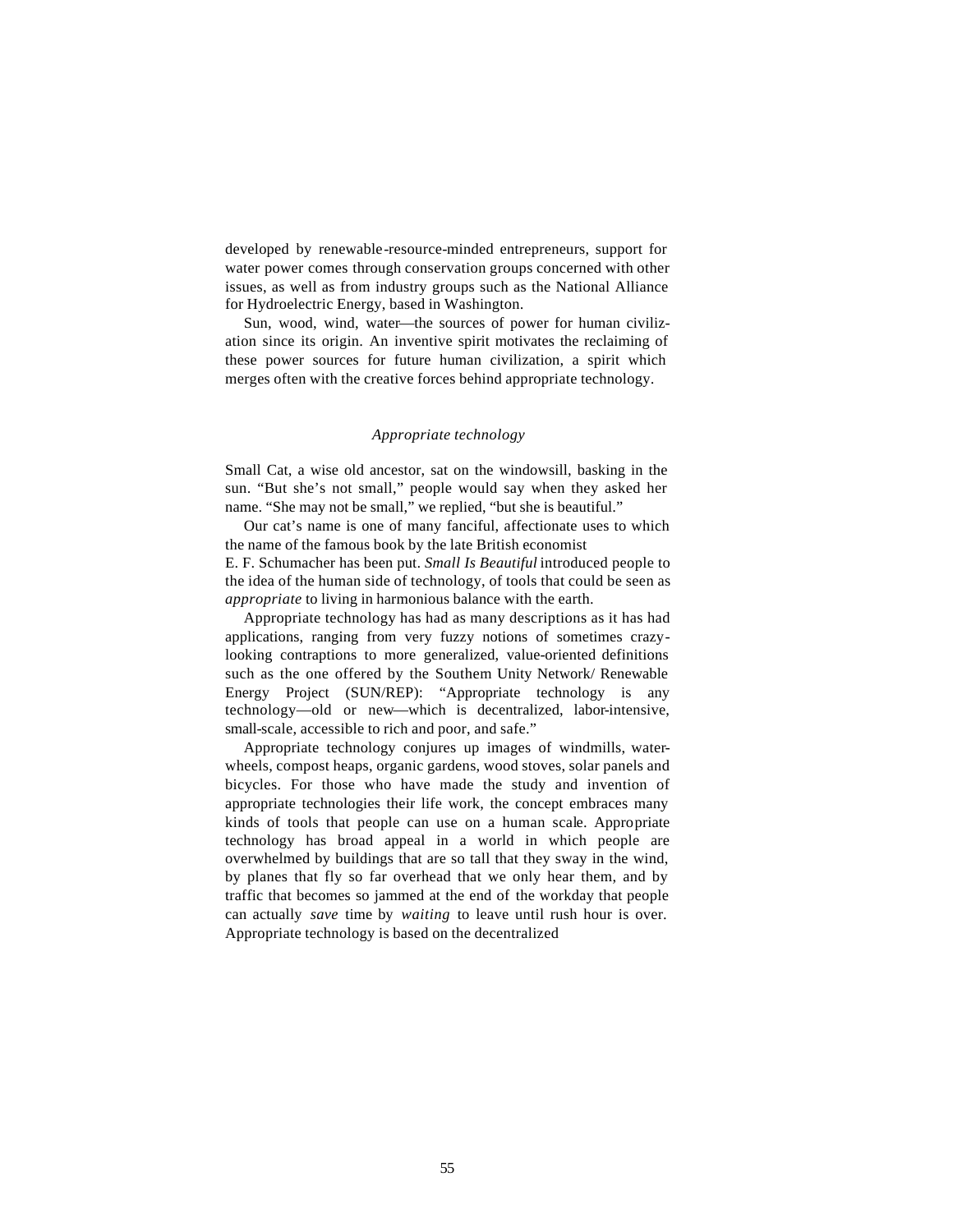use of tools in contrast to that overapplied informing principle of industrial civilization: centralization. Centralization has rendered many institutions, services, and approaches ineffective, frustrating, unresponsive, and alienating, by making them too big and too abusive of critical balances.

With the awareness that locally originated and point-to-point services are often the most sensible means of solving local technical problems, the appropriate technology movement has been strongly attracted to the idea of networking. Indeed, among the first groups to create networks in the 1970s were the AT centers, and, unlike other networks that have chosen words such as "movement,'' "group," "association" and sundry other nouns to sum up their collectivity, nearly all the AT groups have at some time called themselves or one of their offshoots a "network."

One of the first and longest-standing AT initiatives is *Rain Magazine.* Begun in 1974 as a newsletter for sharing AT information in the Pacific Northwest, the Portland-based publication now enjoys international readership. The magazine quickly brings the reader up to date on what's happening in AT; each issue includes book reviews, "how to's," excerpts from reports, interviews, essays, and short new blurbs. *Rain* has also given birth to several books (notably *The Rainbook)* and to primers on various subjects.

By the mid-1970s, the *Rain* office had become one of the highlights of the AT circuit, attracting everyone from college students doing term papers on AT to governors and corporate executives. As success is often measured in notoriety, it could be said that AT efforts had met with tremendous success. This success produced an identity crisis of sorts in the AT community, one that typically faces successful networks. A January 1980 essay in the "Raindrops" column of *Rain*  sums up the predicament:

Appropriate technology, whether called that or not, has been receiving increased recognition and gaining national and international prominence as a key component in the transition to a more ecologically and socially balanced world. At the same time, the recent whirlwind of attention has precipitated a kind of "growth" in appropriate technology not unlike the "growth" we've been discussing the limits of for so many years—an undifferentiated, somewhat out-of-control growth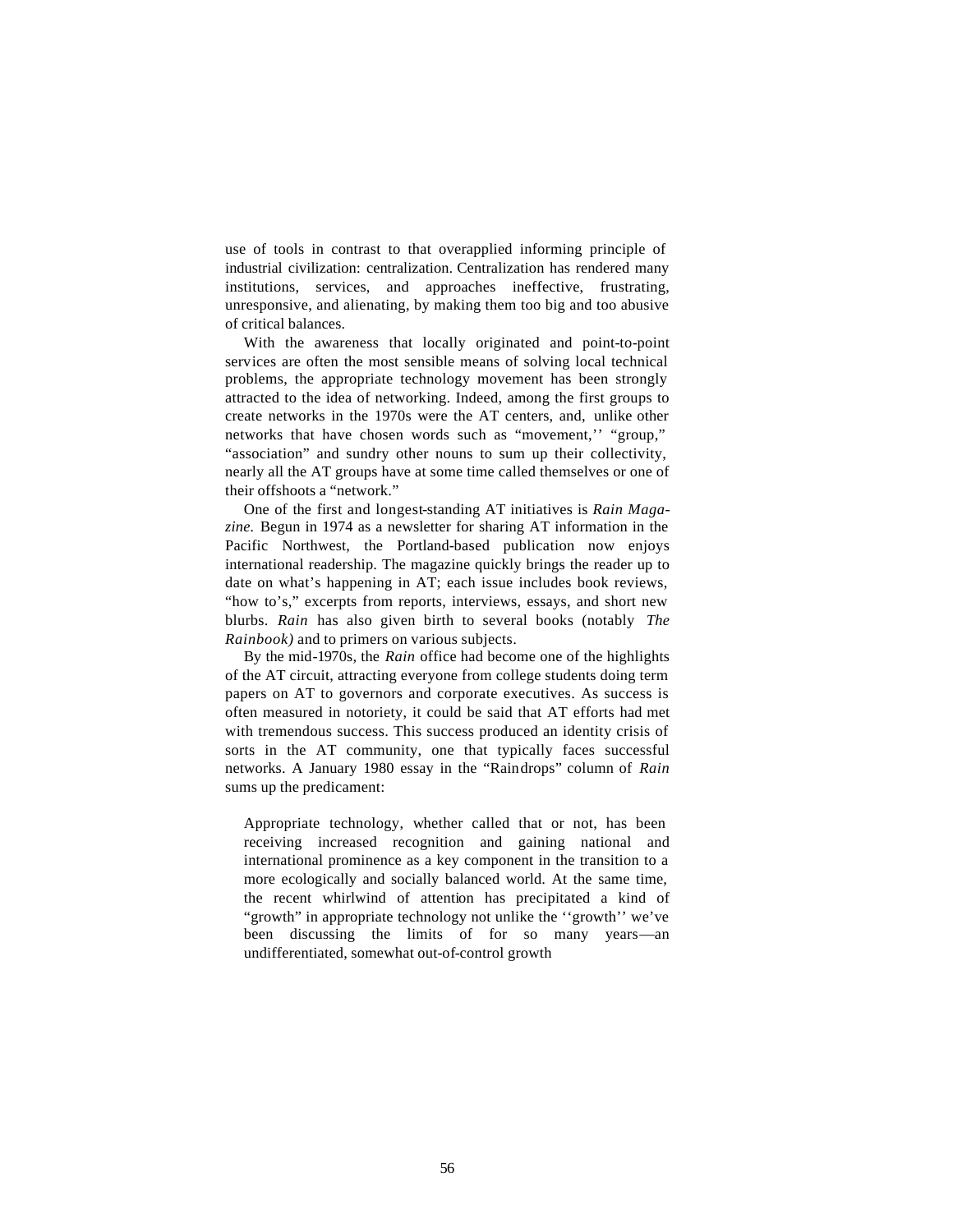that's happening so far and so wide and so fast it seems nearly impossible to keep track of until it's already become history.

One thing we've learned from the "limits of growth" debate is that "growth", like "development," is a word with many connotations. As far as the growth of appropriate technology, we have to ask *what kind of growth* are we working toward? And further, *what kind of movement* should the appropriate technology movement become?

There are hard questions to be answered. What does it mean after being on the outside for all these years to find ourselves on the inside? What does it mean to have a surge of public attention, corporate interest and government support (though still a piddling amount when compared to things like nuclear power and defense) on our work toward local self-reliance? Some pretty important distinctions are getting blurred—do we need to draw the line?

AT projects are numerous and inspiring, and visits to some experimental centers are like time travel into Utopia. New implementations of R. Buckminster Fuller's famous phrase "doing more with less" are being developed at locations such as the Farallones Integral Urban House, in Berkeley, California—where rabbits replace lawn mowers and garbage disposals take the form of sawdust buckets. At the New Alchemy Institute in Falmouth, Massachusetts, fish are farmed in indoor solar-heated pools. Such sophisticated and beautiful projects could be called appropriate *art.* Adaptations of these ideas are being tried elsewhere as the AT network reaches from the high-tech United States to the jungles of Guatemala to the food-short nations of Africa.

One international node in the AT movement is in a tiny village in the mountains of Maine, barely twenty miles from the Canadian border. It is from Rangeley, Maine, that TRANET, the Transnational Network for Appropriate/Alternative Technologies, conducts its business.

TRANET got its start at the 1976 HABITAT Forum of the UN Conference on Human Settlements, in Vancouver, Canada, and has grown to be a membership organization of 1200, exchanging information with nearly 500 magazines, newsletters and journals, and maintaining files on 1500 AT or "new age" groups and 10,000 names and addresses of interested individuals. This organization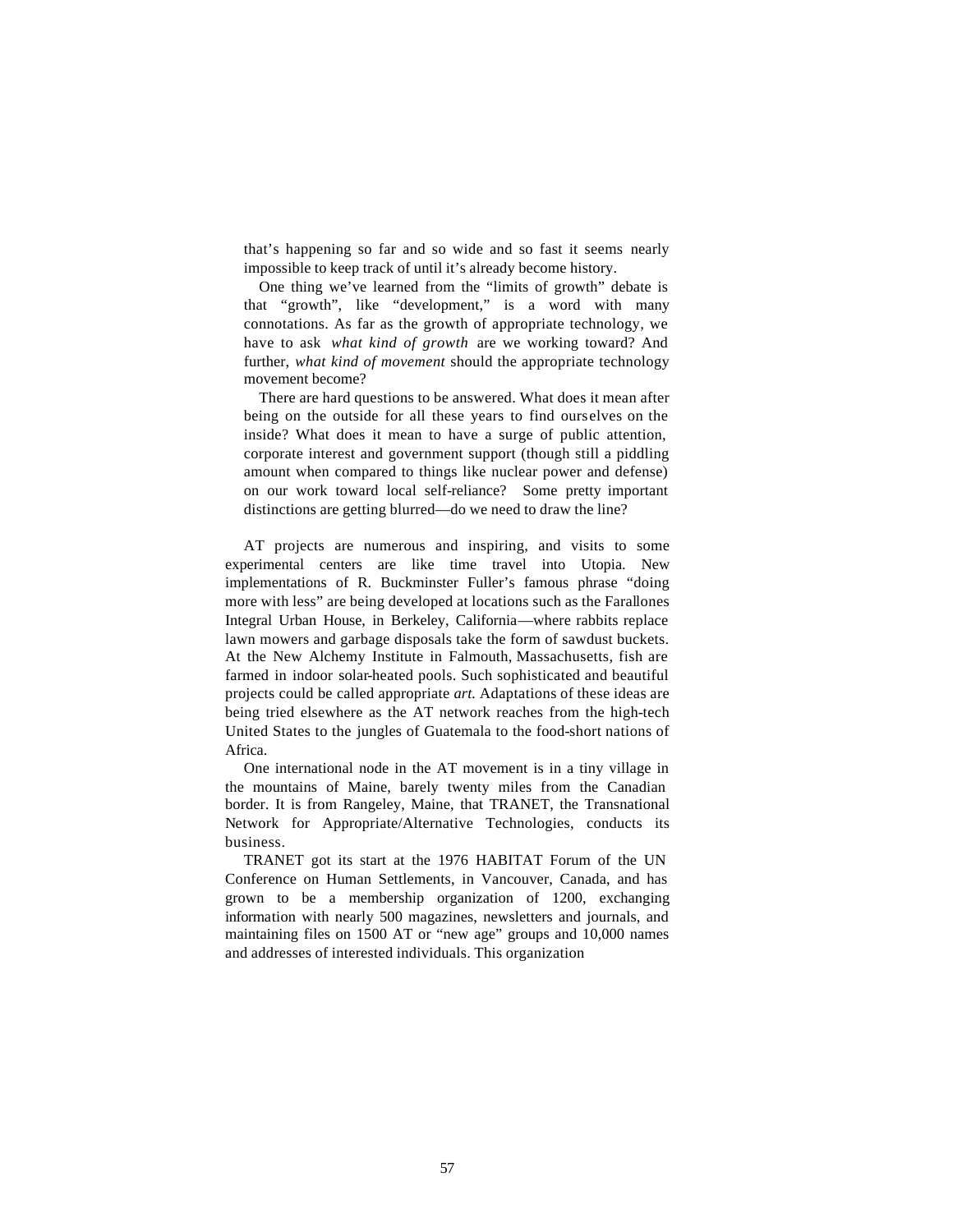is known primarily through its quarterly newsletter/directory, an excellent distillation of information about activities and articles relevant to its membership.

"A network has no center," TRANET coordinator/executive director William Ellis, a no-nonsense former physician born as the fifth generation Ellis in Rangeley, told us at the start of our conversation. Hence, a network does not need imposing facilities and urban amenities. "I inherited this house, where I was born, from my parents. And this is where our family is practicing self-reliant living. We grow our own food, cut our own wood, and have fitted our house with solar collectors. We feel that if we espouse self-reliance, we should practice it. The only time we drive the car is to take our useless garbage—mostly plastic to the dump."

Having just returned from one of his frequent trips around the world, on which he had spent time with "UN and government bureaucrats who talk appropriate technology from their high-lifestyle penthouses." Ellis was nonetheless feeling very optimistic. "Five years ago, the Nepalese Government thought that 'appropriate technology' was really our second-hand stuff. Now they understand what AT is all about, and they're eager to learn what's happening in Guatemala, in Africa, wherever."

For Ellis, Rangeley, Maine, is a perfect spot from which to reach around the globe. "Most of our international work is done by telephone, and the communications system here, the phones and the mail, are excellent. In fact, the phone service and mail is probably better here than it is in New York."

Beyond its valuable information services, TRANET is also developing and espousing a philosophy of transnationalism grounded in networking. "AT goes way beyond windmills and conservation and cutting your own wood, way beyond the hardware and the software," Ellis says. "AT has also to do with the way our world is organized, which is why we have formed a network" (see Chapter 10).

TRANET's unfolding ideas about our preparation as global people to leap beyond national boundaries are presented in the Fall 1979 newsletter in a short essay, "A second level of world governance

Nation-states have governed world affairs for only a very brief period of human history. These autonomous governmental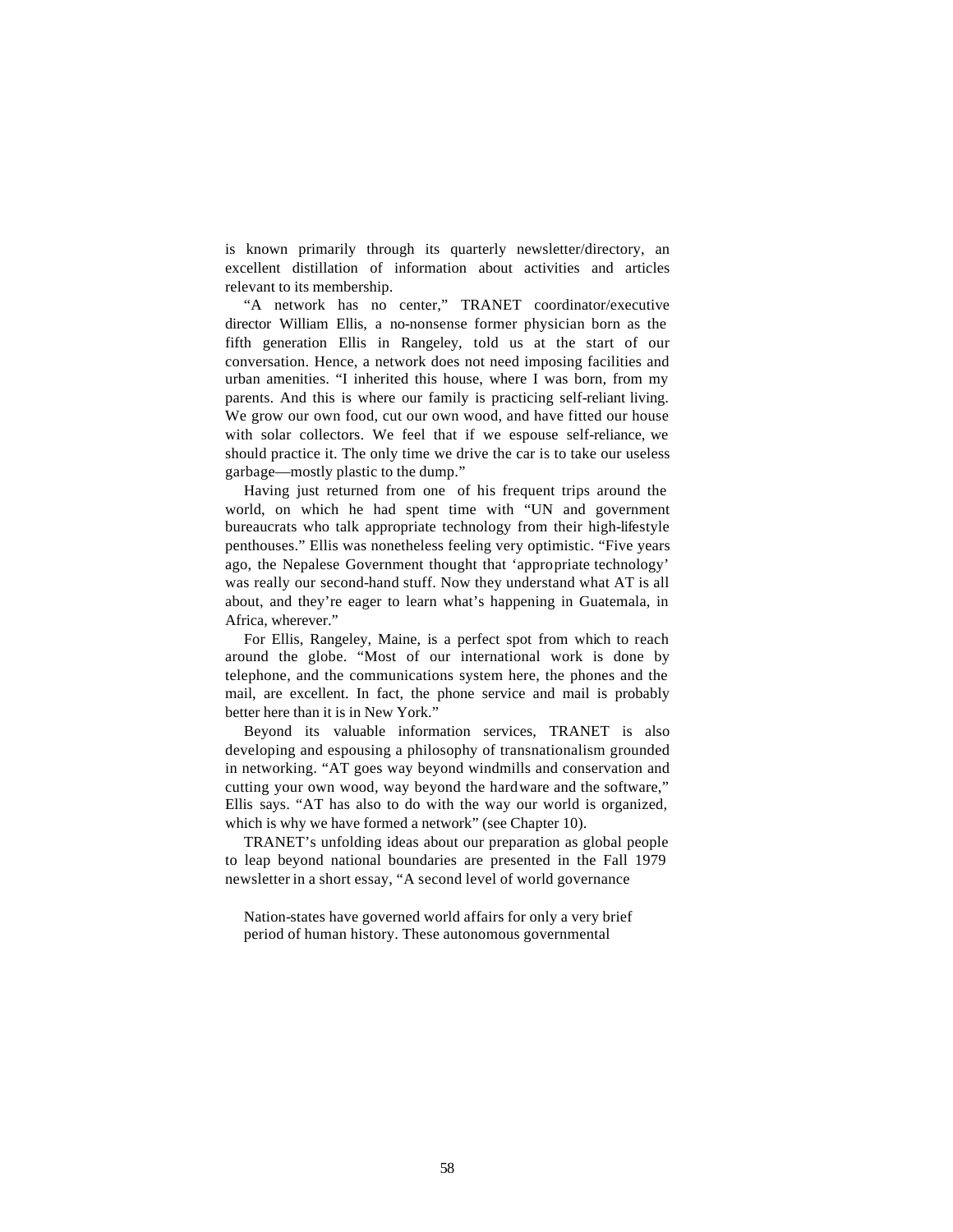bodies have divided the land of the earth into a crazy-quilt chess board with little concern for culture, languages, religions, races, or ecologies. Both within and between these meaningless boundaries weird games of politics are played with the resources and lives of people. It is time to ask to what extent this world governmental system is to be changed if we are to reach the full potential of human development....

People in all parts of the world are recognizing that big business, big government, big technology, and other centralized organizations cannot alone solve local problems or develop local potentials, only the people themselves can. And, people in all parts of the world are recognizing not only that small is beautiful but also that small is possible and small is happening. There is a worldwide revival of human rights, human dignity, and individual initiative.... This decade may be hailed as the beginning of the future because peopleto-people networks initiated a more creative approach to world welfare—a complementary alternative to the UN—a second level of world governance.

Toward which end TRANET is working. In 1981, TRANET initiated the first of its people-to-people exchanges through its Associates Program in which skilled technical people from AT groups in one part of the world make three-month site visits to AT groups in another part of the world, an idea that Ellis believes has its long-time precedents in the international Sister Cities program (Boston, Massachusetts, and Kyoto, Japan, for example) and the US-based Experiment in International Living, which sponsors high school student exchanges.

Even TRANET's governing-board structure reflects its philosophy. Its twenty-five board members come from five geographic regions: Africa (presently represented with directors from Ghana, Senegal, Nigeria and Tanzania); Asia and the Pacific (India, Pakistan, Papua New Guinea and Indonesia); Latin America (Colombia, Mexico, Ecuador, Guatemala and Chile); Europe and the Middle East (the Netherlands, England, France, Iran and Switzerland); and North America (United States and Canada). Further, the annual meetings are rotated among the continents as is the presidency.

The developing TRANET philosophy is somewhat reminiscent